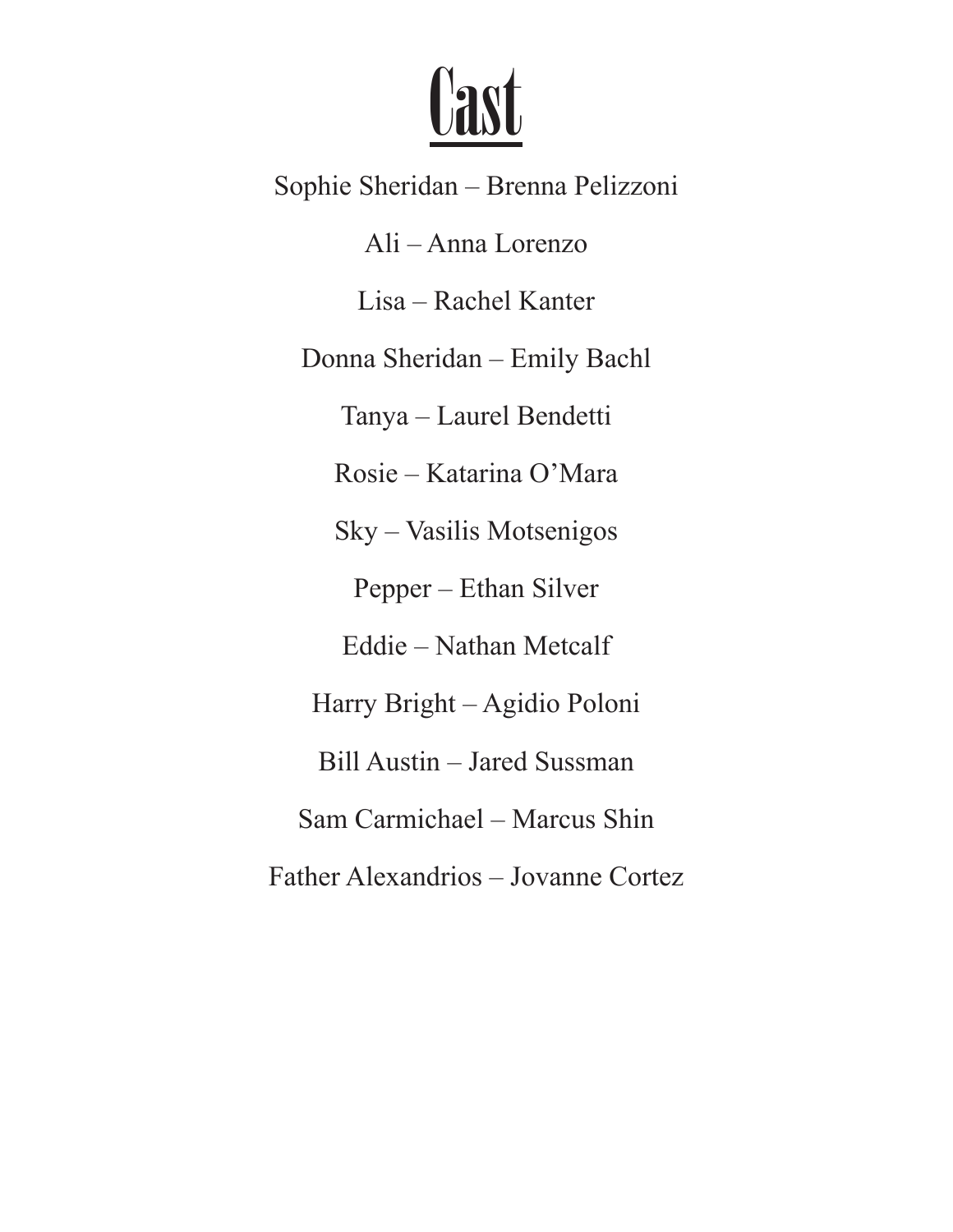

*Ensemble* Katelyn Attieh Gabriela Baran Maansi Birru Zoe Breininger Isaiah Cofield Jovanne Cortez Jaxon Egge Gabriella Gavirati Marlie Heym Gabby Landis Cameron Laskosky Samuel Lundberg Maura Mahmood Kaitlin McLoud Emma Milander Andrew Sachse Lilianna Schantz Jenna Stanski Addison Treat Jack Valuntas Grace Werteen Preslie Winn Eric Wood

Dance Captains: Addison Treat & Grace Werteen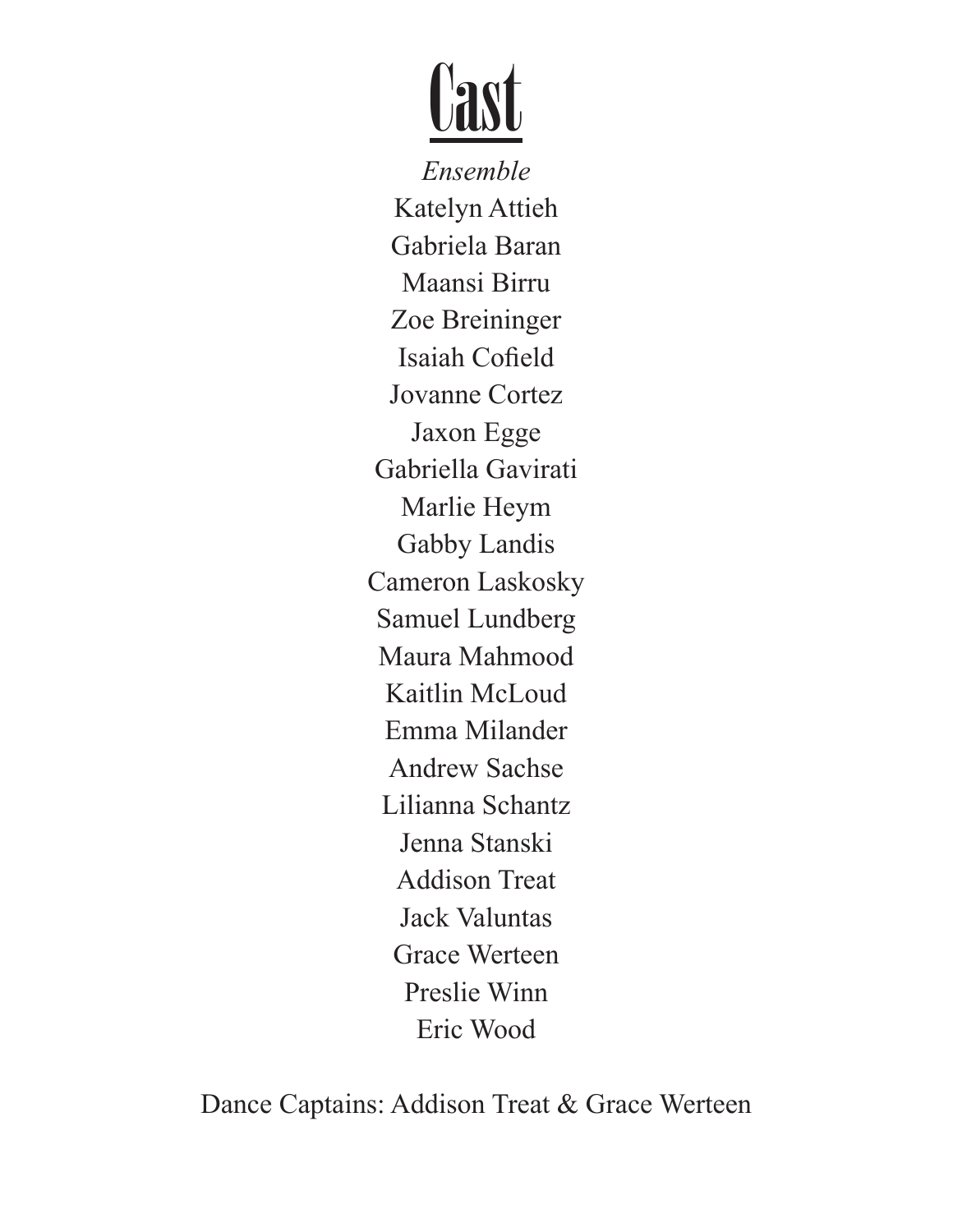

Stage Manager - Andrew Weiss Assistant Stage Managers - Theresa Kollar & Gavin Scott Lighting Designers - Gavin Scott & Rachel Olson Master Electricians - Owen Breininger & Quinten Berryman Spotlight Operators - Alex Appnel & Pari Patel Sound Board Operator - Ari Printz Sound Board Assistant - Jocelyn Paisi Light Board Operator - Rachel Olson Props Master - Rachel Roose A2 Sound - Iywren DeLeon & Donatello Guzman Master Carpenter - Owen Breininger Fly Captain - Owen Breininger Fly Crew - Quinten Berryman & Iywren DeLeon Scenic Artists - Rachel Olson & Rachel Roose

*Run Crew*

Grace Friedman, Ainsley Lovell, Shirley Hooper, Ella Temchatin, Sri Harshini Suresh, Elysa Lacerda, Sophie Wagar, Carter Fehnel

*Light Crew*

Carter Fehnel, Owen Breininger, Gavin Scott, Rachel Olson, Theresa Kollar, Alex Appnel, Quinten Berryman, Sri Harshini Suresh

*Sound Crew*

Donatello Guzman, Gavin Scott, Rachel Roose, Jocelyn Paisi, Ari Printz, Iywren DeLeon, Andrew Weiss

> *Props Crew* Jocelyn Paisi, Ella Temchatin, Sophie Wagar